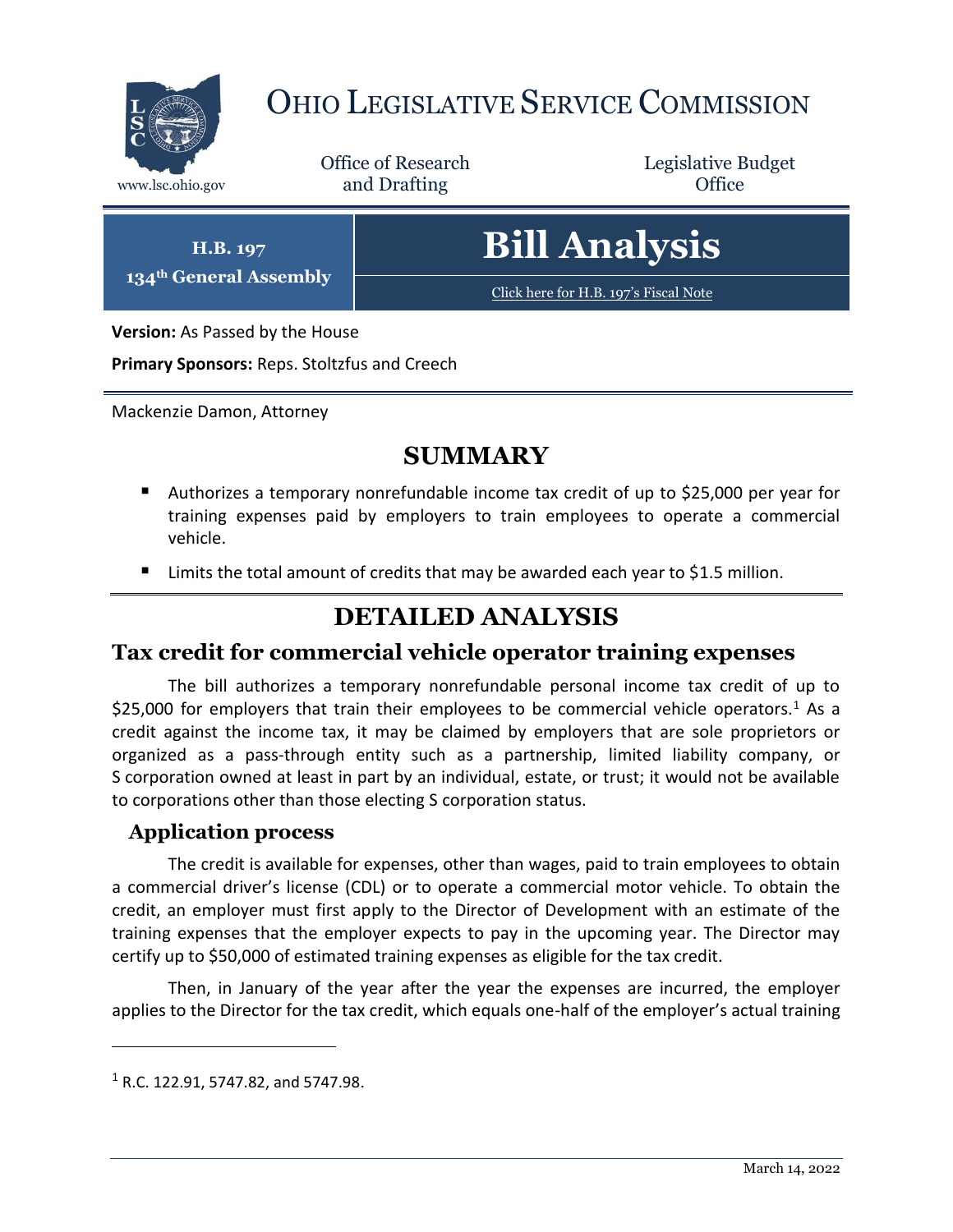expenses. The application must include an itemized list of training expenses for each employee that received credit-eligible training. Upon approval, the Director issues the employer a tax credit certificate indicating the amount of the credit. The Director must also notify the Department of Taxation of each certificate issued.<sup>2</sup>

#### **Credit limits**

The maximum credit allowed to any employer per year is \$25,000 (one-half of \$50,000, the maximum amount of certifiable training expenses). The total amount of credits awarded in any year may not exceed \$1.5 million (i.e., 50% of the maximum \$3 million in credit-eligible training expenses the Director may annually certify). However, if, in any year, the amount of credits awarded is less than \$1.5 million, the difference may be carried forward and added to the maximum amount that may be awarded the following year. $3$ 

#### **Carry forward**

The credit is nonrefundable, which means that the credit may not exceed a taxpayer's tax liability in any year. However, if the credit does exceed a taxpayer's liability for a particular year, the taxpayer may carry forward and apply the difference to a future tax liability for up to five years.<sup>4</sup>

#### **Reporting requirements**

Each employer that is issued a tax credit certificate must report to the Director of Development by January 21 of the following year whether any employees whose training is the basis of that credit quit or were fired during the year in which the certificate was issued. The employer must also report the credit attributable to those employees, as well as any other information requested by the Director.

The Director must compile that information and annually report to the General Assembly the number of all such employees reported in that year, the total amount of issued credits attributable to those employees, and any other information the Director determines is necessary.<sup>5</sup>

#### **Application date and rules**

The credit applies to training expenses paid on or after January 1, 2022, but before January 1, 2026.<sup>6</sup>

The bill requires the Director of Development to adopt rules, in consultation with the Tax Commissioner, necessary to administer the credit, which must include a description of the

<sup>4</sup> R.C. 5747.82.

 $\overline{a}$ 

 $2$  R.C. 122.91(A) to (C).

<sup>3</sup> R.C. 122.91(B).

 $5$  R.C. 122.91(D).

 $6$  R.C. 122.91(B).